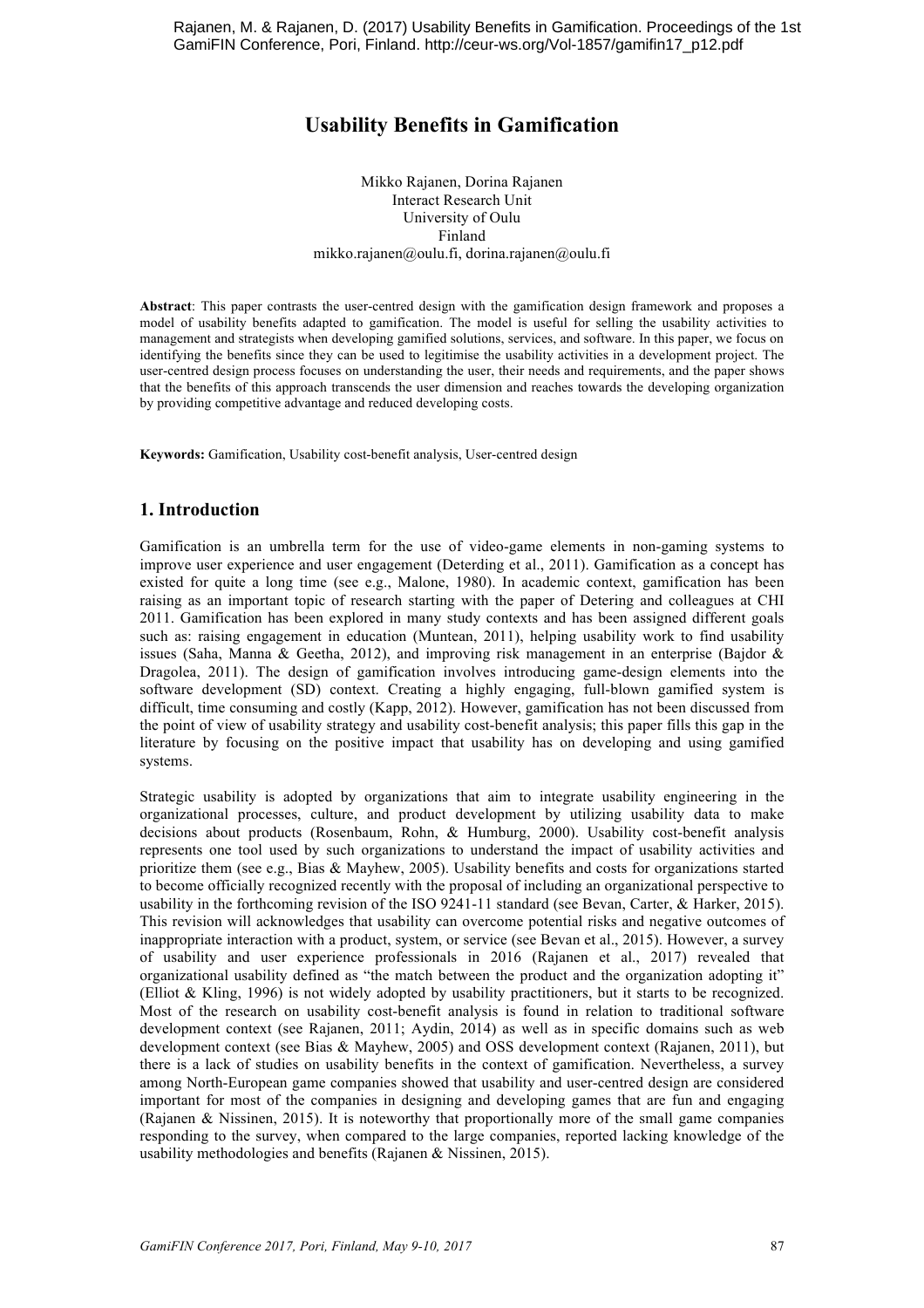The aim of the paper is to clarify the benefits that usability brings to gamification. To this end, we analyse the gamification design framework through the lenses of user-centred design methodology. This study uses the conceptual-analytic approach (Järvinen 2001, p. 17) to integrate the two design frameworks (gamification and user-centeredness) and identify the role of usability methods, models, and measurements in providing gamified systems that fulfil the needs of businesses and end-users. As a result, the paper proposes a model of usability benefits adapted to gamification. The model is useful for selling the usability activities to management and strategists when developing gamified solutions, services, and software. The paper shows that the benefits of the user-centred approach in gamification transcends the user dimension and reaches towards the developing organization by providing competitive advantage and reduced developing costs.

The paper is structured as follows. Section 2 describes usability and the user-centred design approach. Section 3 introduces the usability cost-benefit analysis models and summarizes the usability benefits to development organizations as well as to customers and end-users. Section 4 analyses the gamification design through the lenses of user-centred design. Section 5 proposes a model of usability benefits in gamification, discusses implications and future work, and concludes the paper.

#### **2. Usability and User-Centred Design**

Usability is defined in the ISO standard of human-centred design as being "the extent to which a product, system, or service can be used by specified users to achieve specified goals with effectiveness, efficiency and satisfaction in a specified context of use" (ISO 9241-210, 2010). Usability has been recognized in literature as a crucial factor for the success of interactive systems and products (Maguire, 2001). Among the benefits of usability for the users and vendors, the following have been identified: increased user productivity, reduced user errors, reduced user learning effort, reduced service and support, increased acceptance, and increased reputation (Maguire 2001).

Human-centred design or user-centred design is a development approach that ensures developing systems with optimal usability. Rogers et al. (2011) point out that user-centred design involves creating alternative design solutions and evaluating them. ISO 9241-210 (2010) is the international standard that provides practical guidelines for achieving maximum usability in the system development process. The standard clarifies the role of iteration in the whole design process (not just evaluation); emphasizes that human-centred methods can be used throughout the system life cycle; explains the design activities; and clarifies the principles of human-centred design (ISO 9241-210, 2010). According to ISO 9241- 210, human-centred design focuses on the users, their needs and requirements, and applies human factors/ergonomics, and usability knowledge and techniques. The design activities specified in ISO 9241-210 are: 1) understand and specify organizational requirements; 2) understand and specify context of use; 3) produce design solutions; 4) evaluate design against requirements. These are iterative, meaning that they are refined and cycled until the results are satisfactory.

Usability has been an important competitive edge in maturing software markets for decades (Grudin, 1991; Nielsen, 1993; Rosson and Carrol, 2002). However, bringing usability into the software development life cycle has been a challenge for an equally long time (see Ohnemus, 1996; Rajanen & Iivari, 2007). One reason for this is that the benefits of better usability are not easily identified or calculated (see Karat, 1994; Rajanen & Iivari, 2007; Rajanen, 2011). Usability teams in software development organizations have always been competing for resources against other software development project groups, who have objective cost-benefit data readily available (Karat, 1994). For clarifying and communicating the cost-benefits to management and other stakeholders, a series of models called usability cost-benefit analysis models, aim to tackle the problem of estimating the costs and benefits of the usability work required to achieve better usability (see Donahue, 2001; Bevan, 2000; Ehrlich & Rohn, 1994; Karat, 1994; Mayhew & Mantei, 1994; Rajanen & Jokela, 2004; Rajanen, 2006).

Over the years, the concept of usability was extended to incorporate the concept of user experience (UX) which reflects the subjective feeling and assessment of the individual towards the product, system, or service in use. User experience focuses on the preferences, perceptions, emotions and physical and psychological responses of the users during the use of an interactive product, as well as before and after use (Bevan et al., 2015), and it is typically associated with the satisfaction dimension of usability (Bevan et al., 2015).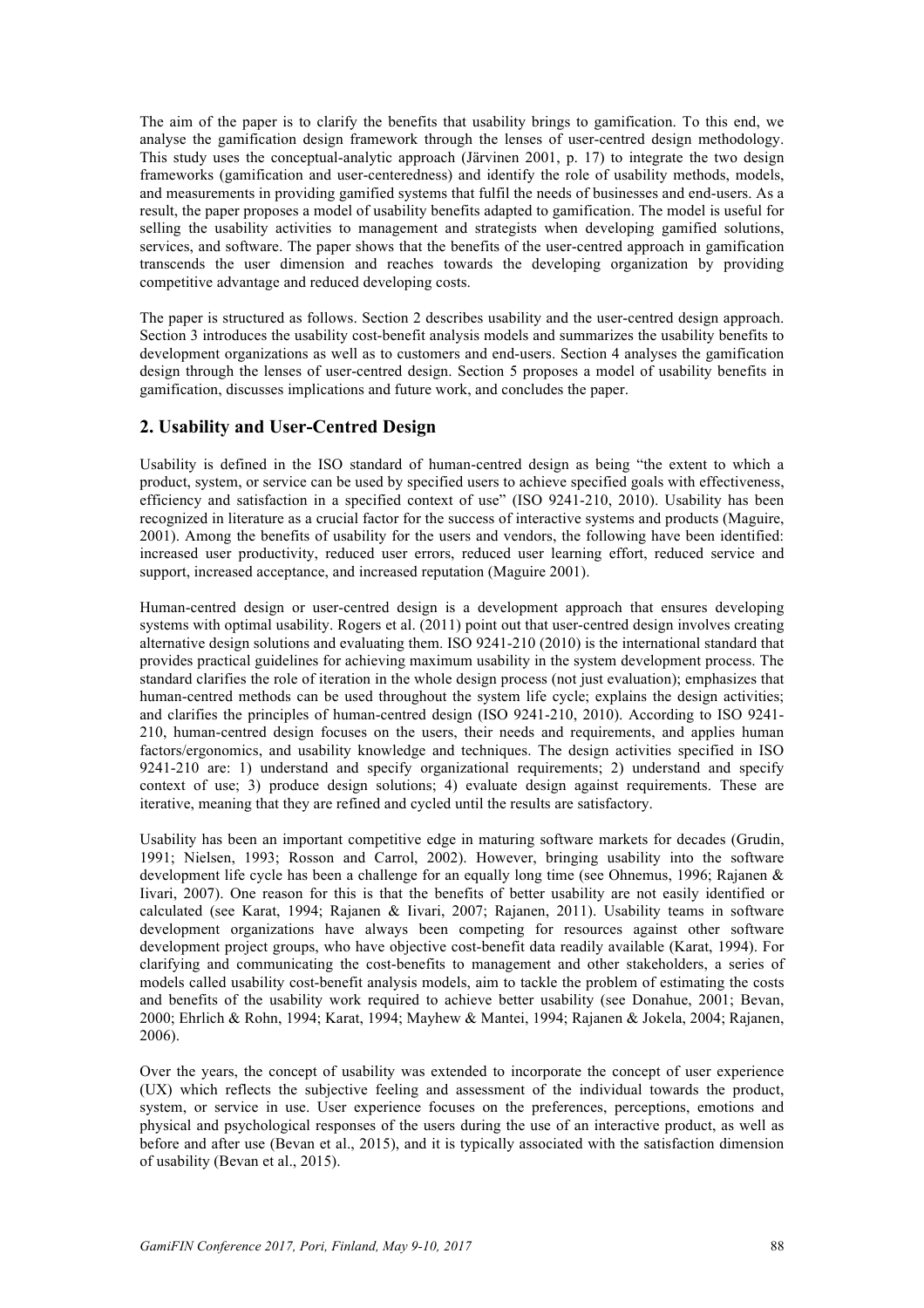## **3. Usability Cost-Benefit Analysis**

Cost-benefit analysis is a method for assessing the projects from the investment point of view (Karat, 1994). This method involves making investment decisions by comparing the estimated costs and benefits of the planned actions based on collected and analysed data regarding technological and financial aspects of the projects. As a result, the management concentrates the available resources in the most useful way on such planned activities that have low costs and potentially high benefits (Rajanen, 2011). The usability cost-benefit analysis is in practice conducted in the planning phase of a development project (Maguire, 2001). While there are many different cost-benefit analysis models for different contexts, there are still relatively few published models for analysing the costs and benefits of usability work in the company software development context (Rajanen, 2011).

Generally, the five most popular models of usability cost-benefit analysis differ by the focus and perspective they adopt. Mayhew et al. (1994) focuses on the benefits that are of most interest to the audience of the analysis. Ehrlich et al. (1994) focuses on the benefits of usability from the viewpoint of the vendor company, corporate customer, and end user. Karat (1994) analyses the usability benefits through cost-benefit calculation of human factors work. Donahue (2001) divides the focus between the costs for the development organization and the benefits for the customer organization. Bevan (2000) analyses the benefits of usability to the development organization during different phases: development, sales, use, and support. According to these models, the potential benefits of better usability can be divided in two categories: benefits in the development context and benefits in the use context (see Table 1).

| <b>Table 1.</b> Summarization of the usability benefits outlined in literature. |                                  |
|---------------------------------------------------------------------------------|----------------------------------|
| henefits in development context                                                 | Hability benefits in use context |

| Usability benefits in development context | Usability benefits in use context          |
|-------------------------------------------|--------------------------------------------|
| Increased sales                           | Reduced training time and learning effort  |
| Reduced development costs                 | Increased productivity                     |
| Reduced training and support costs        | Reduced errors                             |
| Increased acceptance and reputation       | Increased (customer and user) satisfaction |

## **4. User-Centred Design in the Gamification Context**

In this section, we contrast the user-centred design activities with the six-step gamification design framework by Werbach & Hunter (2012): 1) Define business objectives; 2) Delineate target behaviours; 3) Describe your players; 4) Device activity loops; 5) Don't forget the fun; and 6) Deploy the appropriate tools.

We selected the framework by Werbach & Hunters (2012) because it is a widely cited gamification design framework and the conceptualization of gamification by Werbach & Hunters (2012) is similar to other seminal gamification frameworks such as Deterding et al. (2011) (see Seaborn & Fels, 2015). Moreover, Werbach & Hunters' (2012) framework has a business orientation; it views gamification as beneficial to an organization or goal (such as education) by creating and maintaining intrinsic motivation of users to achieve desired target behaviours through the play of a well-designed game. Thus, this framework fits with our aim to identify business and end-user benefits of usability and usercentred design.

## **4.1 Define Business Objectives**

**Gamification Design:** For gamification to work it is critical to have a good understanding of the goals of the intended gamified system. After that the system is created to specifically address those goals (Werbach & Hunter, 2012: 87). The business goals or objectives define the purposes for which the systems are designed (e.g., an educational tool for learning in a school setting, or a tool for simulating a business process in a company).

**User-Centred Design:** The user-centred design process starts with a planning and scoping phase (Maguire, 2001) where all project stakeholders are invited to define the scope of the system and plan how usability is addressed through the project. The next phase, defining the context of use, involves defining in detail all aspects of use of the system: users, tasks, environment, etc. These two phases produce the organizational and user requirements and the use contexts. A large variety of UCD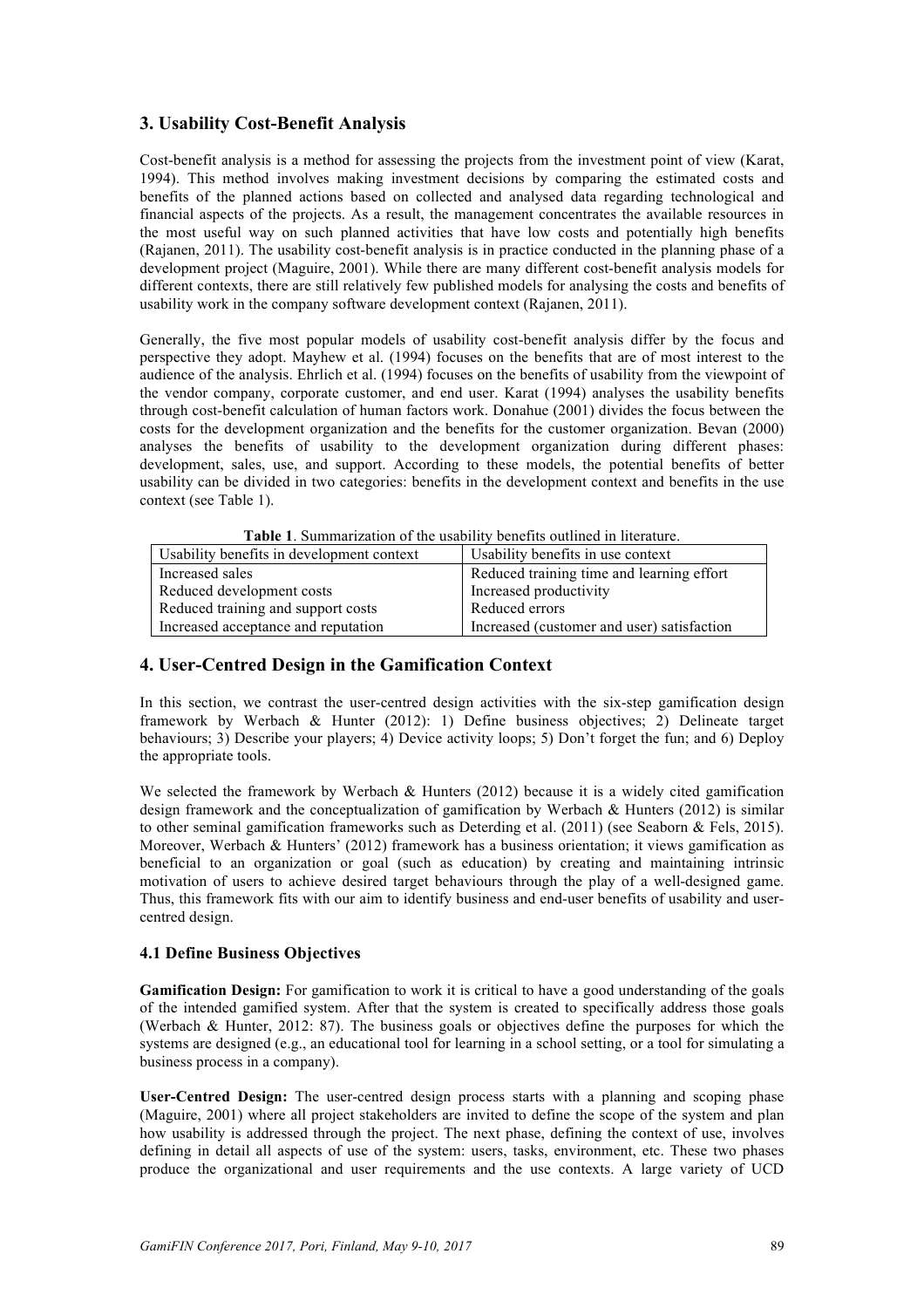methods can be applied in order to increase understanding of needs and motivations of all stakeholders involved (e.g., focus groups, task analysis, feedback methodologies).

**Benefits for gamification:** In gamification, the developers are better provided with information and insights about the characteristics of their customers, end users, and their player types which help in identifying and defining the business objectives. Failure to identify, understand, and define the business objectives may lead to designing and developing a system that does not reach its full potential; also the development project may be stopped by the upper management if the identified business objectives do not justify the development costs.

#### **4.2 Delineate Target Behaviours**

**Gamification Design:** When designing and developing gamified systems, it is important to define what the designer wants the users to achieve and how to measure that behaviour. The target behaviour should be as specific as possible in order to measure and evaluate the behaviour. Werbach & Hunter (2012: 89-90) propose two metrics to measure the target behaviour: points and win states. They do not however specify the ways how to actually motivate users to perform the target behaviour, only how to track it.

**User-Centred Design:** During the user-centred design process, the target behaviours are iteratively defined when clarifying the context, and then are designed and evaluated. The design solution space is large and usability methods provide the means to select among competing solutions. A large variety of usability methods (from high-level emotion and cognitive self-reports to low-level psychophysiological measurements) can be employed to improve and evaluate design solutions (Kuniaysky, 2003; Kivikangas et al., 2011).

**Benefits for gamification:** In gamification, user-centred design and usability methods help designers to design and evaluate alternative target behaviours and choose the optimal ones for development and implementation. Failures to identify, define, evaluate, and select the target behaviours may lead to designing and developing a system that does fit the requirements.

#### **4.3 Describe Your Players**

**Gamification Design:** Because the players are the users of the gamified system, it is important to describe the players' characteristics. Moreover, different player types have different personal preferences and styles of playing, thus knowing the typologies of the players and their characteristics ensures that the system has maximum appeal to them (Werbach & Hunter, 2012: 91-93).

**User-Centred Design:** User-centred design focuses strongly on understanding users and their characteristics by dedicating a phase in the design addressing the context of use. Usability methods addressing personality, psychology, and behavioural phenomena (Deterding et al., 2011) contribute to defining all relevant dimensions of users in the context of system use and creating personas as user representatives to use during design and development. One of the most well-known classification of players' characteristics is the Bartle classification of video game players (Bartle, 1996), which has also been further adapted into gamification context (Marczewski, 2013).

**Benefits for gamification:** In gamification, user-centred design can be used to create personas as representative players and to understand players' profiles and their implications to the game use. Failure to identify and understand the players may lead to designing and developing a system that does not appeal to the users; in the worst case, the users reject the system altogether because they feel it is incompatible with them.

#### **4.4 Device Activity Loops**

**Gamification Design:** Activity loops move the action in a gamified system forward and they structure the core gameplay aspects. The concept of activity loops is that an action provokes another action, which again provokes another action. There are two different categories of activity loops: engagement loops and progression loops. Engagement loops describe what the players do, why they do it, and what the system does in response. It is important to give immediate feedback to the user and with that motivate him/her to perform another action. The goal of the engagement loop design is that users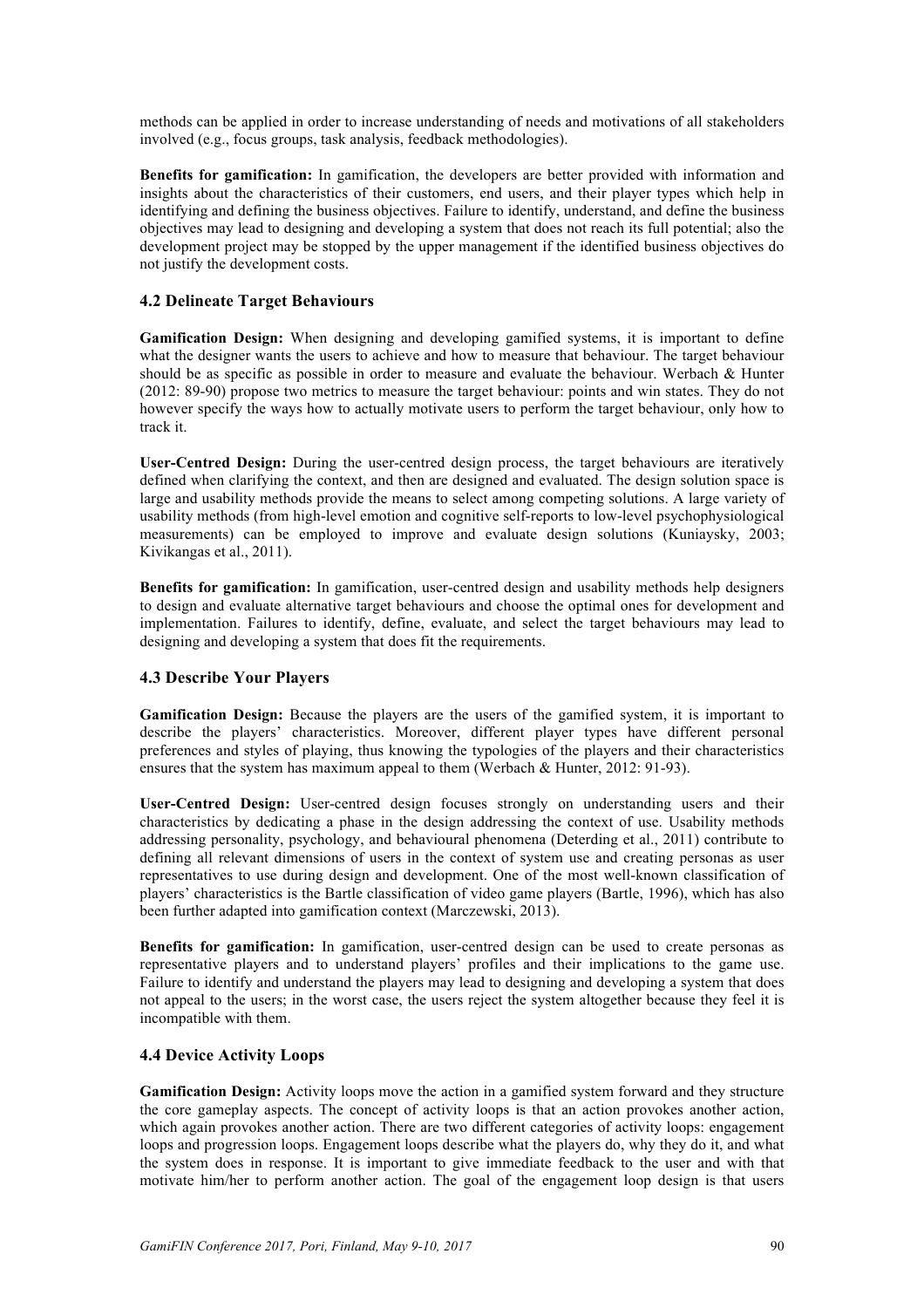always know when they do something good and get immediate feedback to prove it. Still, it is not enough to get just feedback, because feedback alone will not tell the user whether he/she is advancing or not. Because of this, progression loops are needed. Progression loops can give perspective on the player's journey on a macro level. The player experience with the system should not be the same on the first use and later after a month of use. If the experience stays the same over time the user might get bored and not motivated to use the system again. Progression loops give the impression that the experience changes as users move through it. That is usually achieved with escalating levels of challenge and difficulty. The difficulty to win different kinds of challenges should increase to match the increased ability of the user. (Werbach & Hunter, 2012: 94-97).

**User-Centred Design:** Usability and UX methods at the evaluation phase (in particular, usability testing and psychophysiological measurements; Diah et al., 2010; Kivikangas et al., 2011) give the developers valuable feedback on how the actual users actually respond to system.

**Benefits for gamification:** In gamification, the usability and UX methods at this evaluative step help developers to assess and tailor the progression and engagement activity loops for the target players. Failure to identify problems in the design loops decrease or ruin the player experience and may result in user frustration, boredom, or confusion, lack of appropriate feedback from the system, and lack of motivation and flow.

#### **4.5 Don't Forget the Fun**

**Gamification Design:** Fun is in the core of games and gamification. The fundamental goal of gamification is to create systems that are more fun and more engaging by gamifying them. Because of this goal it is very important that using the system is ultimately fun and the player has a positive experience, otherwise it does not matter how well it should theoretically work. This is where testing and the overall user experience are important. When creating a gamified system it is easy to forget that it is all about fun. (Werbach & Hunter, 2012: 98-99).

**User-Centred Design:** Fun and enjoyment have been considered in human-computer interaction development since its inception (e.g., Malone, 1984). Though not always as front-runners, nowadays emotion and enjoyment become a common place when discussing user experience and usability. Usability methods, such as game heuristic evaluation lists, usability testing, focus groups, and psychophysiological measurements, are employed during the design and development process to find and fix all the usability, user interface, and gameplay issues that would unintentionally come between the player and the fun.

**Benefits for gamification:** The usability and UX methods in this step of gamification help finding and fixing fun-breaking issues. Failure to identify usability issues that break the flow and fun from the player will make the gamified system less fun than it could be, and will have a negative impact on the player attitude. Furthermore, the designers should also take into account the more subjective user experience aspect when designing gamification in addition to the more objective usability aspects.

#### **4.6 Deploy the Appropriate Tools**

**Gamification Design:** After the previous steps have been successfully accomplished, developers apply the most relevant and effective elements and structures into the system. Not any combination of the elements or structures ensures a system that has the target effects. According to Werbach & Hunter (2012: 99-101), successful games require a certain combination of right gamification elements and structures.

**User-Centred Design:** During the user-centred design process, several design solutions are proposed and evaluated (Rogers et al., 2011). Since the process is centred on the user, the technical aspects of the system are adapted to the user and his/her context and target behaviour from the start. Moreover, the evaluation of usability and UX throughout the process cycle ensures that the system conforms to the stated requirements.

**Benefits for gamification:** Applying the user-centred design principles and activities throughout the gamification design process ensures that developers select the best tools, design elements, and structures and combine them in a system that is appropriate and serves the business objectives and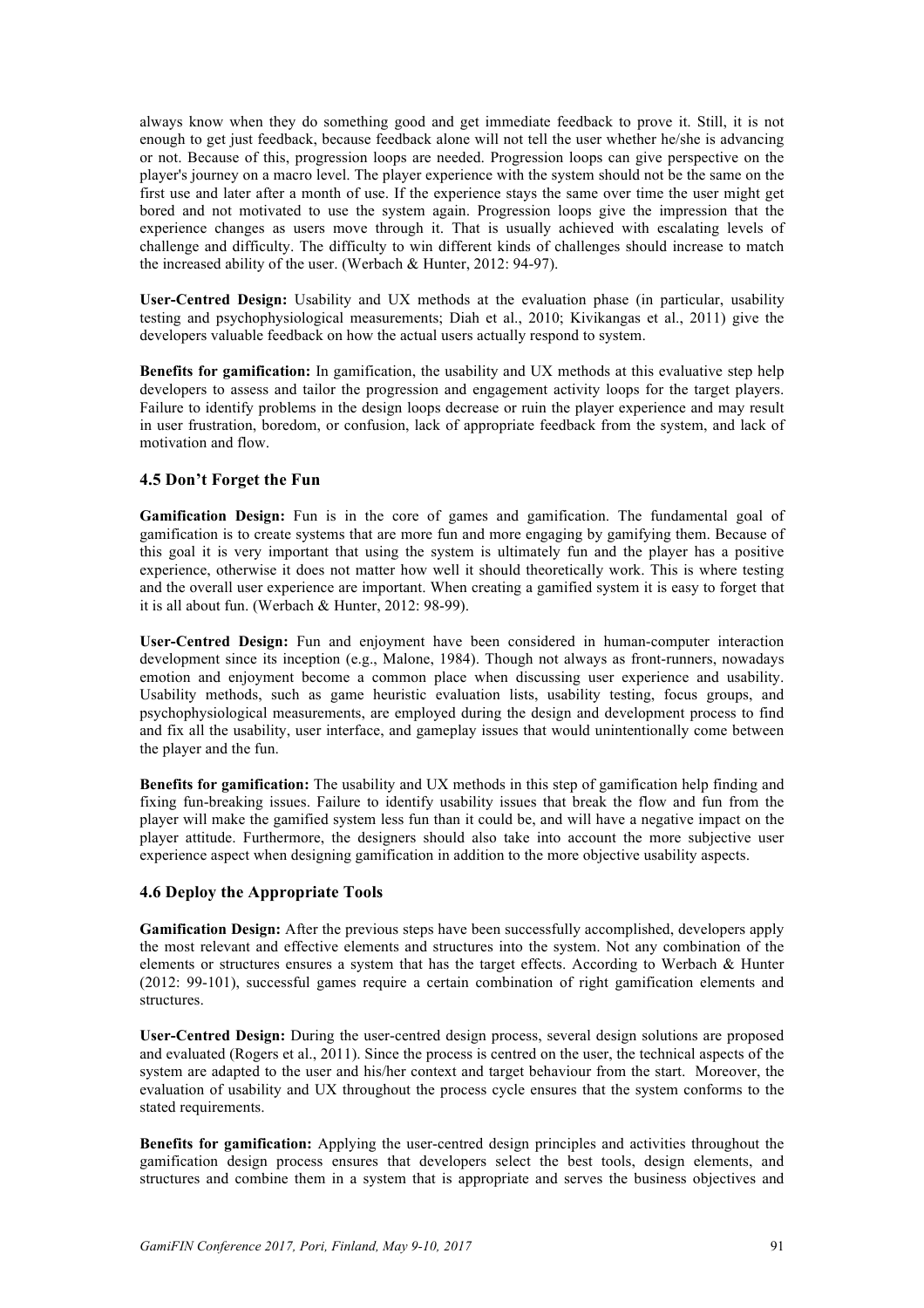player engagement and progression to the maximum effect. This results in reaching the business objectives of the system and keeping the players engaged and satisfied. Failure to evaluate, improve and verify the combination of gamification elements and structures may lead to system not reaching its full potential (business objectives, target behaviours, activity loops, and /or the fun of the game).

## **5. Discussion and Conclusions**

We summarize in Table 2 the analysis of the gamification process through the user-centred design lenses by proposing a model of usability benefits in gamification.

| Usability benefits in gamification development                                                                                                                                                                                                                                                                                                                                           | Usability benefits in gamification use                                                                                                                                                                                                                     |
|------------------------------------------------------------------------------------------------------------------------------------------------------------------------------------------------------------------------------------------------------------------------------------------------------------------------------------------------------------------------------------------|------------------------------------------------------------------------------------------------------------------------------------------------------------------------------------------------------------------------------------------------------------|
| Increased sales                                                                                                                                                                                                                                                                                                                                                                          | Increased productivity                                                                                                                                                                                                                                     |
| Business objectives are well defined,<br>understood, and embedded in the<br>game                                                                                                                                                                                                                                                                                                         | The game design is based on the<br>business objectives and ensuring the<br>usability, UX, flow and fun, as well<br>as engagement and achieving the<br>target behaviour.                                                                                    |
| Reduced development costs<br>The design and development<br>is<br>iterative and incremental making sure<br>that the critical issues of target<br>behaviours, players profiles, activity<br>loops for player engagement and<br>motivation, fun of the game, and<br>deployment solutions are well tested<br>before implementation, thus resulting<br>in less need for later costly changes. | Reduced errors<br>Game is designed according to<br>usability requirements for ease of<br>use, effectiveness, and efficiency, as<br>well as UX requirements of<br>subjective experience with respect to<br>the target behaviour and business<br>objectives. |
| Reduced training and support costs<br>The result game is tailored and<br>adapted to the players and not vice<br>versa, by understanding, knowing and<br>modelling the target players.                                                                                                                                                                                                    | Reduced training time and learning effort<br>The activity loops for progression<br>and engagement are designed by<br>continuously involving the users.                                                                                                     |
| Increased acceptance and reputation<br>The potential customers and end-users<br>are adopting the game and provide<br>positive feedback though different<br>channels.                                                                                                                                                                                                                     | Increased (customer and user) satisfaction<br>The potential customers and end-<br>users are adopting the game and<br>provide positive feedback through<br>different channels.                                                                              |

**Table 2.** A model of how gamification benefits from usability.

This paper fills a gap in the literature of gamification by highlighting the strategic role of usability and user-centred design in the development of gamified systems. Maguire (2001) identified that usability cost-benefit analysis is an activity that in practice takes place at the start of a project, namely, in the planning phase, in order to determine stakeholders to dedicate resources and define the scope of the project from the user and customer point of view. In this paper, we focused on identifying the benefits since they can be used to legitimise the usability activities in the development project. The user-centred design process focuses on understanding the user, their needs and requirements, and the paper shows that the benefits of this approach transcend the user dimension and reaches towards the developing organization by providing competitive advantage and reduced developing costs.

This paper contributes to the theory by exploring, contrasting and modifying the usability benefits identified in productivity software development context to categorize and fit these usability benefits into the gamification software development context. The results from this research indicate that it is possible to fit the usability benefits into the gamification context to identify how gamification benefits from usability in gamification development context and in gamification use context. Furthermore, this paper highlights the importance of good usability and the use of usability methods and user-centred design process when developing gamified solutions, since problems in usability could have serious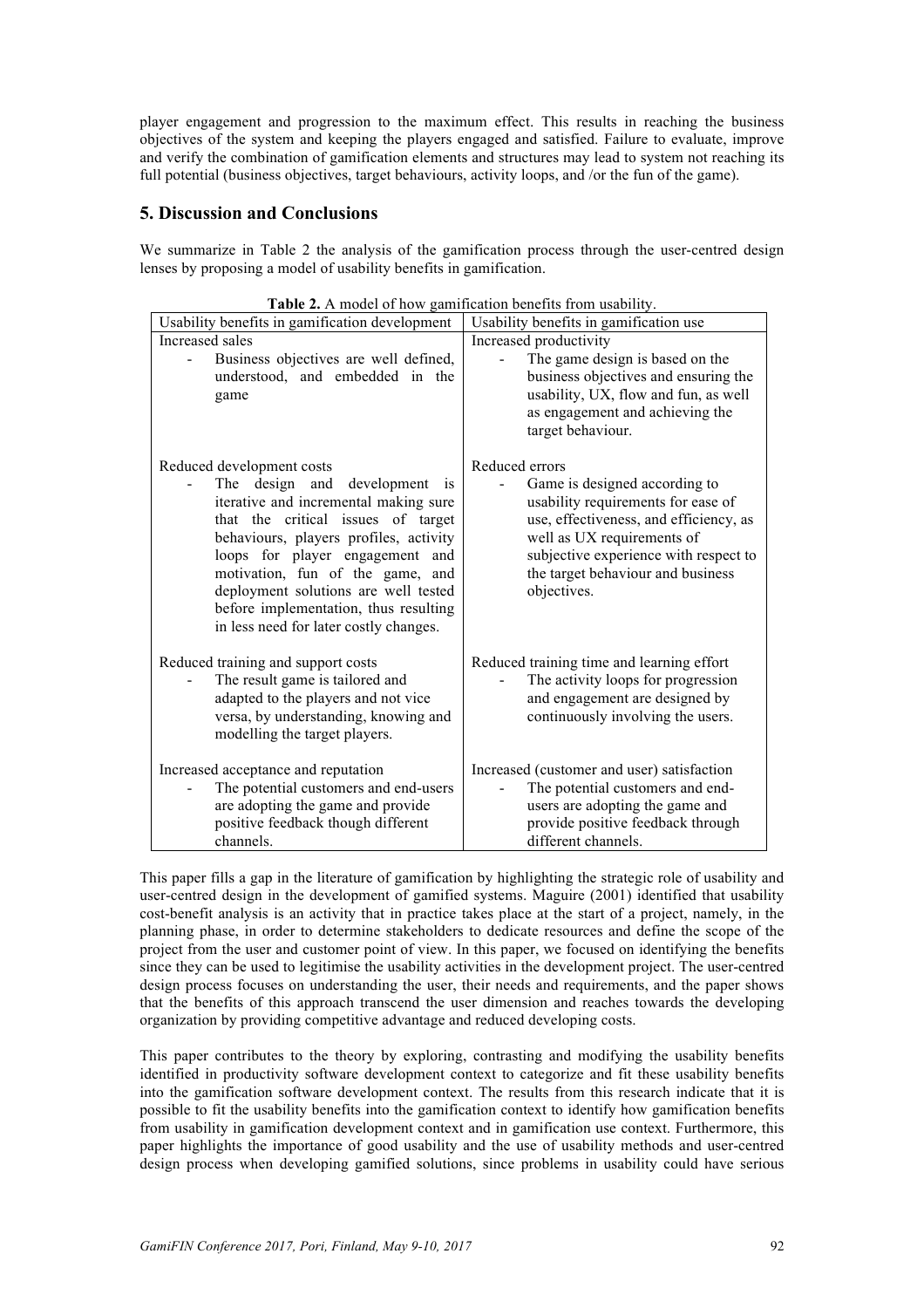impact in the critical issues in gamification design and development, and ultimately, if the business objectives are reached or not.

The results of this paper can be utilized by gamification practitioners (e.g., managers, usability specialists, and developers of gamification) to motivate and justify the usability activities, and the resources needed for them. Furthermore, usability benefit analysis researchers can use the gamification usability benefit framework as systematic criteria to further develop better usability cost-benefit analysis models in general as well as developing further specific usability cost-benefit models tailored to gamification development context. Also, the findings of this paper can be utilized by gamification researchers to further analyse and develop models on the relationship between gamification, usability, user experience, and service design.

With regard to future areas of research, one future area of study is to evaluate the proposed model of usability benefits in gamification in real-world contexts, in companies or education settings. This evaluation could be carried out as an exploratory case study in a gamification software organization, or as a survey among gamification companies, as well as among end-users or beneficiary organizations of gamified solutions. Furthermore, another future area of research is to expand the proposed gamification usability benefits model to explicitly take into account different aspects of usability such as effectiveness, efficiency, satisfaction, safety, user experience, as well as to integrate the model into the service design perspective, and map usability and UX methods onto the model.

#### **References**

Aydin, B. (2014). *Development of a decision tool for cost justification of usability* (Doctoral dissertation, Texas Tech University).

Bajdor, P., & Dragolea, L. (2011). The gamification as a tool to improve risk management in the enterprise. *Annales Universitatis Apulensis Series Oeconomica*, *13*(2).

Bartle, R. (1996). Hearts, clubs, diamonds, spades: Players who suit MUDs. *Journal of MUD research*, *1*(1), 19.

Bevan, N. (2000) *Cost Benefit Analysis version 1.1. Trial Usability Maturity Process*. Serco

Bevan, N., Carter, J., & Harker, S. (2015). ISO 9241-11 revised: What have we learnt about usability since 1998?. In *International Conference on Human-Computer Interaction* (pp. 143-151). Springer International Publishing.

Bias, R. G., & Mayhew, D. J. (Eds.). (2005). *Cost-justifying usability: An update for the Internet age*. Elsevier.

Deterding, S., Sicart, M., Nacke, L., O'Hara, K., & Dixon, D. (2011). Gamification: using game-design elements in non-gaming contexts. In *CHI'11 Extended Abstracts. on Human Factors in Computing Systems* (2425-2428). ACM.

Diah, N. M., Ismail, M., Ahmad, S., & Dahari, M. K. M. (2010). Usability testing for educational computer game using observation method. In *Information Retrieval & Knowledge Management (CAMP)*, 2010 International Conference on (pp. 157-161). IEEE.

Donahue, G. (2001) Usability and the Bottom Line. *IEEE Software, Vol. 18*(1), 31-37.

Ehrlich, K., & Rohn, J. (1994) Cost Justification of Usability Engineering: A Vendor's Perspective. In: Bias, R., Mayhew, D. (eds.): *Cost-Justifying Usability*. Academic Press, 73-110.

Elliott, N., & Kling, R. (1996) Organizational usability of digital libraries in the courts. In P*roc. of the Twenty-Ninth Hawaii International Conference on, System Sciences* (Vol. 5, pp. 62-71). IEEE.

Grudin, J. (1991) Systematic Sources of Suboptimal Interface Design in Large Product Development Organizations. *Human-Computer Interaction, Vol. 6*(2), 147-196.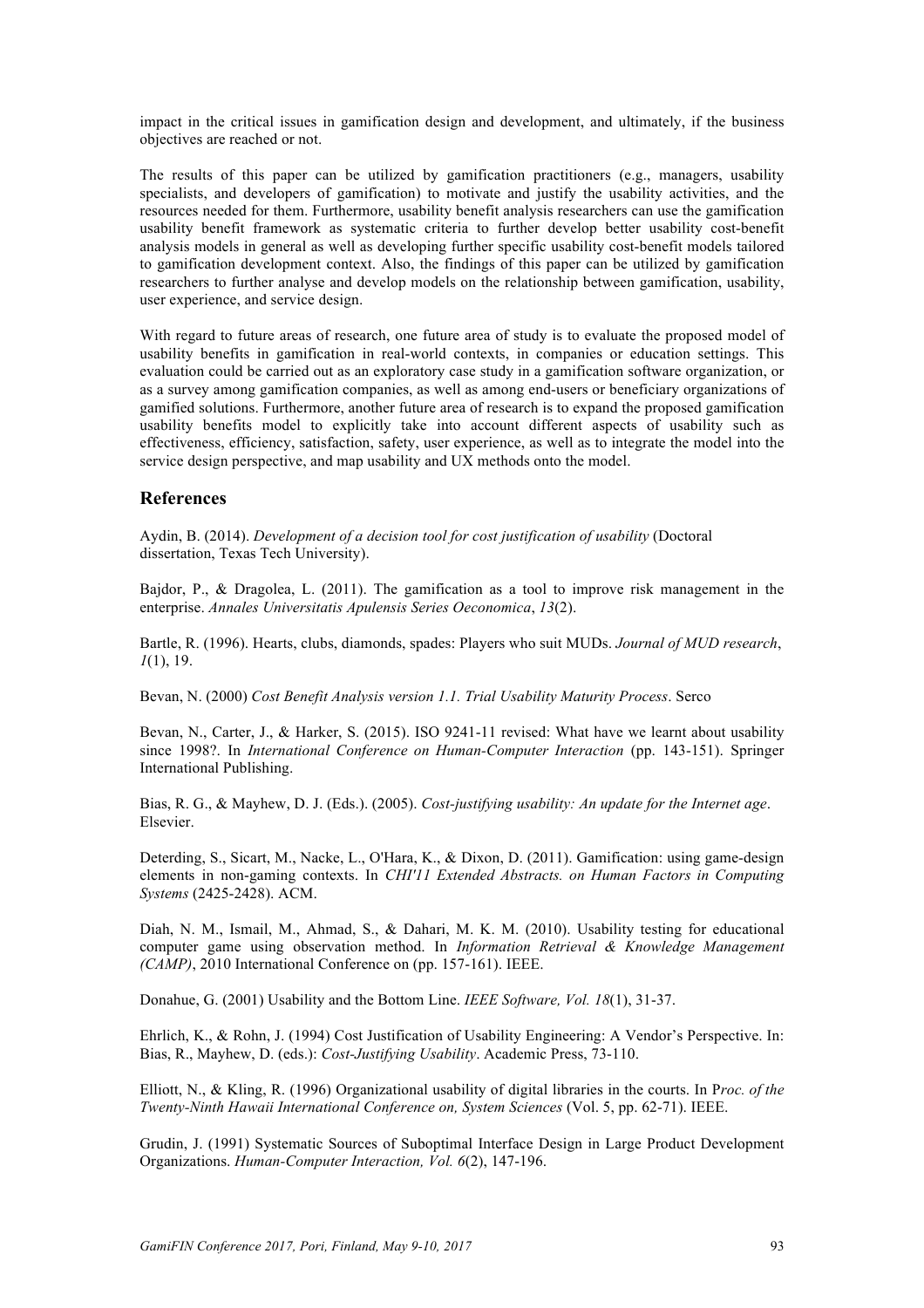ISO 9241-11 (1998). *Ergonomic requirements for office work with visual display terminals (VDTs) - Part 11: Guidance on usability*. Geneva, CH: International Standard Organization.

ISO 9241-210 (2010). *Ergonomics of human system interaction-Part 210: Human-centred design for interactive systems*. International Standardization Organization (ISO).

Järvinen, P. (2001) *On Research Methods*. Opinpajan Kirja, Tampere.

Kapp, K. (2012) Games, gamification, and the quest for learner engagement. *T+ D, 66*(6), 64-68.

Karat, C-M. (1994) A Business Case Approach to Usability Cost Justification. In Bias, R., Mayhew, D. (eds.): *Cost-Justifying Usability*. Academic Press, 45-70.

Kivikangas, J. M., Chanel, G., Cowley, B., Ekman, I., Salminen, M., Järvelä, S., & Ravaja, N. (2011). A review of the use of psychophysiological methods in game research. *Journal of Gaming & Virtual Worlds, 3*(3).

Kuniavsky, M. (2003). *Observing the user experience: a practitioner's guide to user research.* Morgan Kaufmann.

Maguire, M. (2001). Methods to support human-centred design. *International journal of humancomputer studies, 55*(4), 587-634.

Malone, T. W. (1980). What makes things fun to learn? Heuristics for designing instructional computer games. In *Proc. of the 3rd ACM SIGSMALL symposium on Small systems* (162-169). ACM.

Malone, T. W. (1984). Heuristics for Designing Enjoyable User Interfaces: Lessons from Computer Games. In *Human Factors in Computer Systems.* p. 1-12. Norwood, NJ: Ablex Intellect Books.

Marczewski, A. (2013). *Gamification: a simple introduction*. Andrzej Marczewski.

Mayhew, D. & Mantei, M. (1994) A Basic Framework for Cost-Justifying Usability Engineering. In Bias, R., Mayhew, D. (eds.): *Cost-Justifying Usability.* Academic Press, 9-43.

Muntean, C. I. (2011). Raising engagement in e-learning through gamification. In *proceedings of the 6th International Conference on Virtual Learning ICVL* (323-329).

Nielsen, J. (1993) *Usability engineering.* Academic Press, Boston

Ohnemus, K. (1996) Incorporating Human Factors in the System Development Life Cycle: Marketing and Management Approaches. In *IEEE IPCC96*, 46-53

Rajanen, D., Clemmenson, T., Iivari, N., Inal, Y., Rızvanoğlu, K., Sivaji, A., & Roche, A. (2017) UX professionals' definitions of usability and  $UX - A$  comparison between Turkey, Finland, Denmark, France and Malaysia. In *Proc. of the 16th IFIP TC.13 International Conference on Human-Computer Interaction - INTERACT 2017.* (Forthcoming).

Rajanen, M. (2006) Different Approaches to Usability Cost-Benefit Analysis. In *proceedings of 13th European Conference on Information Technology Evaluation (ECITE 2006)*, Genoa, Italy.

Rajanen, M. (2011) *Applying Usability Cost-Benefit Analysis - Explorations in Commercial and Open Source Software Development Contexts*. PhD Dissertation. Acta Universitatis Ouluensis Series A 587. University of Oulu. http://urn.fi/urn:isbn:9789514296871

Rajanen, M. & Iivari, N. (2007). Usability Cost-Benefit Analysis: How Usability Became a Curse Word?. In *Proceedings of the INTERACT 2007*. Rio de Janeiro, Brasil. DOI: 10.1007/978-3-540- 74800-7\_47.

Rajanen, M. & Jokela, T. (2004) Analysis of Usability Cost-Benefit Models. In *proceedings of the 12th European Conference on Information Systems (ECIS2004)*, Turku, Finland.